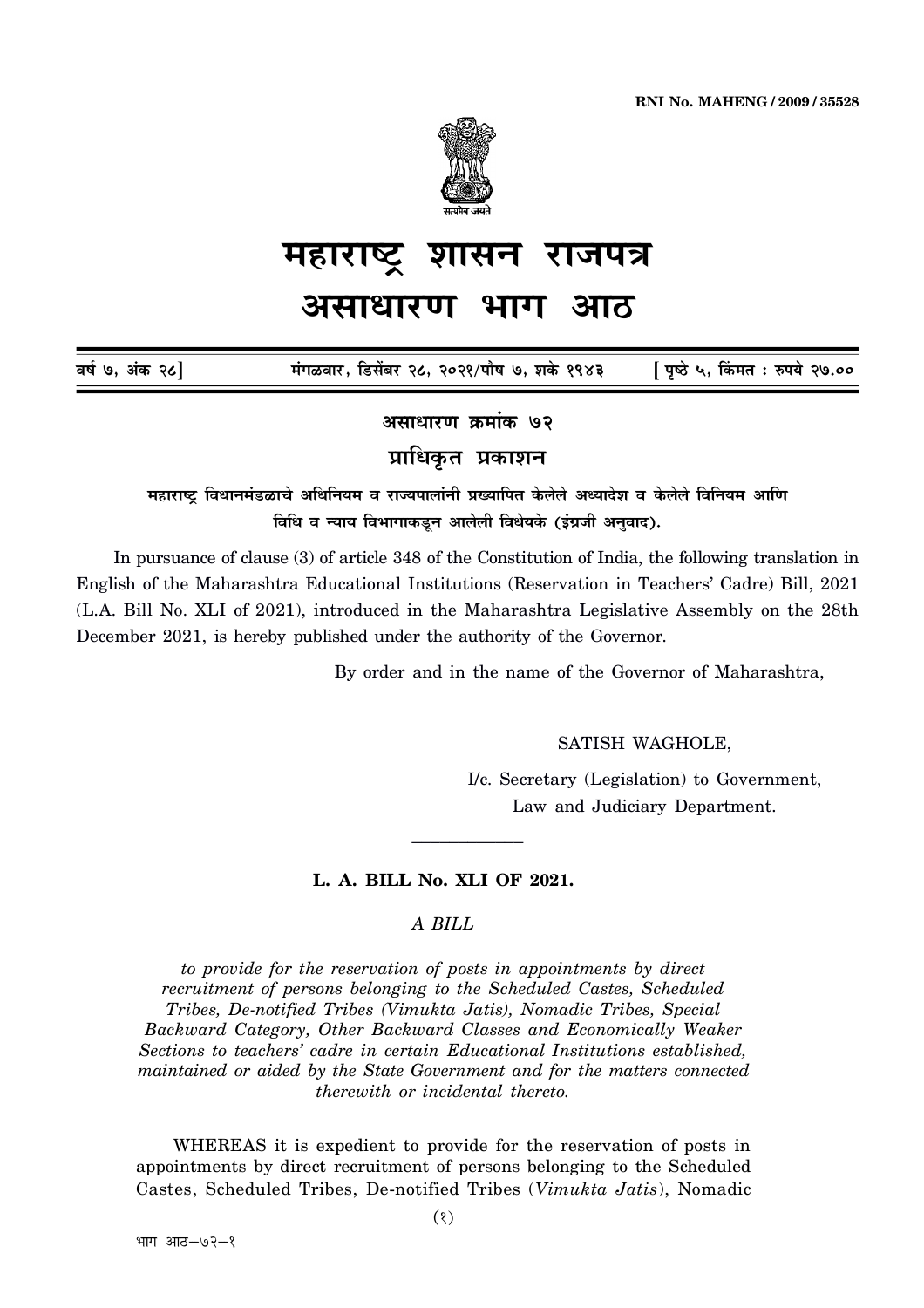#### 2 **¨É½þÉ®úɹ]Åõ ¶ÉɺÉxÉ ®úÉVÉ{ÉjÉ +ºÉÉvÉÉ®úhÉ ¦ÉÉMÉ +É`ööú, Êb÷ºÉå¤É®ú 28, 2021/{ÉÉè¹É 7, ¶ÉEäò 1943**

Tribes, Special Backward Category, Other Backward Classes and Economically Weaker Sections to teachers' cadre in certain Educational Institutions established, maintained or aided by the State Government and for the matters connected therewith or incidental thereto; it is hereby enacted in the Seventy-second Year of the Republic of India, as follows:-

Short title commence-

ment.

**1.** (*1*) This Act may be called the Maharashtra Educational Institutions and (Reservation in Teachers' Cadre) Act, 2021.

(*2*) It shall come into force on such date as the State Government may, by notification in the *Official Gazette,* appoint.

Definitions.

**2.** In this Act, unless the context otherwise requires,—

(*a*) "branch of study" means a branch of study leading to four principal levels of qualifications at diploma, bachelors (under graduate), masters (post graduate) and doctoral (Ph.D.) levels;

(*b*) "De-notified Tribes (*Vimukta Jatis*)" means the Tribes declared as such by the Government from time to time;

(*c*) "direct recruitment" means the process of appointing faculty by inviting applications against public advertisement from persons eligible to teach in an Educational Institution;

(*d*) "Economically Weaker Sections" means such weaker sections as are referred to in *Explanation* to clause (*6*) of article 15 of the Constitution of India;

(*e*) "Educational Institution" means,—

(*i*) a university established or incorporated by or under a State Act and receiving aid from the State Government;

(*ii*) an institution, declared as an institution deemed to be university under section 3 of the University Grants Commission Act, 1956 and maintained by or receiving aid from the State Government;

(*iii*) an institution or college or group of institutions or colleges maintained by or receiving aid from the State Government and affiliated to an institution referred to in sub-clause (*i*) or a constituent unit of an institution referred to in sub-clause (*i*) or subclause (*ii*)*; or*

(*iv*) an institution or college or a group of institutions or colleges maintained by a society or trust or private management body and receiving aid from the State Government, whether directly or indirectly and affiliated to an institution referred to in sub-clause (*i*); or

(*v*) an educational institution established by the State Government under the Societies Registration Act, 1860;

(*f*) "faculty" means the faculty of an Educational Institution;

(*g*) "Government" or "State Government" means the Government of Maharashtra;

(*h*) "minority educational institution" means the Government approved institution established and administered by the minority having right to do so under clause (*1*) of article 30 of the Constitution of India;

(*i*) "Nomadic Tribes" means the Tribes wandering from place to place in search of their livelihood as declared by the Government, from time to time ;

3 of 1956.

21 of 1860.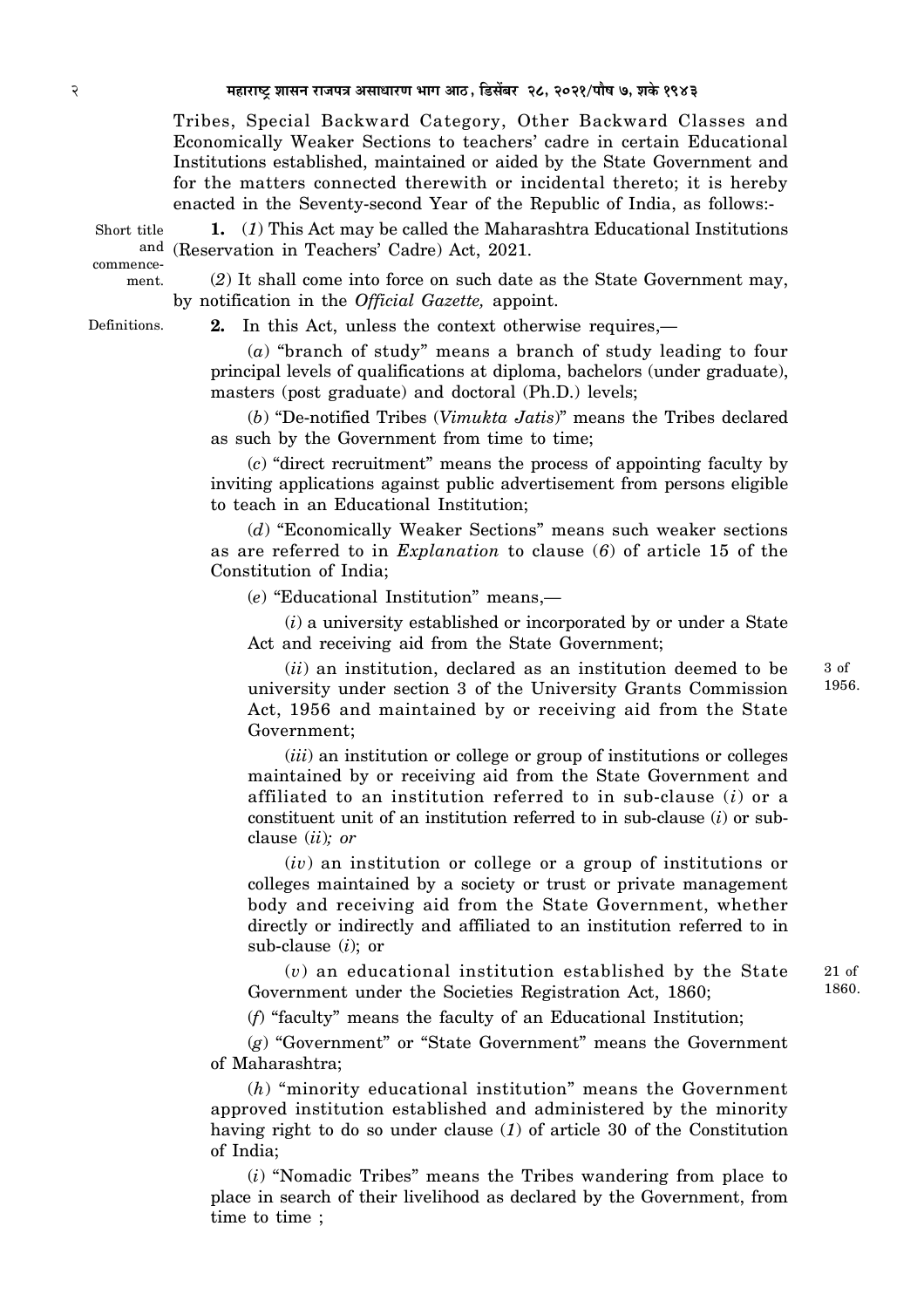(*j*) "Other Backward Classes" means any socially and educationally backward classes of citizens as declared by the Government and includes Other Backward Classes declared by the Government of India in relation to the State of Maharashtra ;

(*k*) "sanctioned strength" means the number of posts in teachers' cadre approved by the State Government;

(*l*) "Scheduled Castes" means the Scheduled Castes notified under article 341 of the Constitution of India;

(*m*) "Scheduled Tribes" means the Scheduled Tribes notified under article 342 of the Constitution of India;

(*n*) "Special Backward Category" means socially and educationally backward classes of citizens declared as Special Backward Category by the Government;

(*o*) "teachers' cadre" means a class of all the teachers of an Educational Institution, regardless of the branch of study or faculty, who are remunerated at the same grade of pay, excluding any allowance or bonus.

**3.** (*1*) Notwithstanding anything contained in any other law for the Reservation of time being in force, there shall be reservation of posts in direct recruitment posts in out of the sanctioned strength in teachers' cadre in an Educational recruitments Institution to the extent and in the manner as may be specified by the State Institutions. Government by notification in the *Official Gazette*.

(*2*) For the purpose of reservation of posts, an Educational Institution shall be regarded as one unit.

**4.** The provisions of section 3 shall not apply to,—

(*a*) the Minority Educational Institution;

(*b*) such institutions of excellence or research institutions, as may be declared by the State Government by notification in the *Official Gazette.*

**5.** Every notification issued by the State Government under this Act shall Laying of be laid, as soon as may be after it is made, before each House of State notifications. Legislature while it is in session, for a total period of thirty days which may be comprised in one session or in two or more successive sessions, and if, before the expiry of the session immediately following the session or the successive sessions aforesaid, both Houses agree in making any modification in the notification or both Houses agree that the notification should not be made, the notification shall thereafter have effect only in such modified form or be of no effect, as the case may be; so, however, that any such modification or annulment shall be without prejudice to the validity of anything previously done under that notification.

**6.** (*1*) If any difficulty arises in giving effect to the provisions of this Power to Act, the Government may, as occasion arises, by an order published in the remove Official Gazette, do anything not inconsistent with the provisions of this Act, difficulties. which appears to it to be necessary or expedient for removing the difficulty:

Provided that, no such order shall be made after the expiry of a period of two years from the date of commencement of this Act.

(*2*) Every order made under this section shall be laid, as soon as may be, after it is made, before each House of the State Legislature.

 $4\overline{1}\overline{1}\overline{1}$   $3\overline{1}\overline{1}\overline{3}-9\overline{2}\overline{1}\overline{2}$ 

in Educational

Act not to apply in certain cases.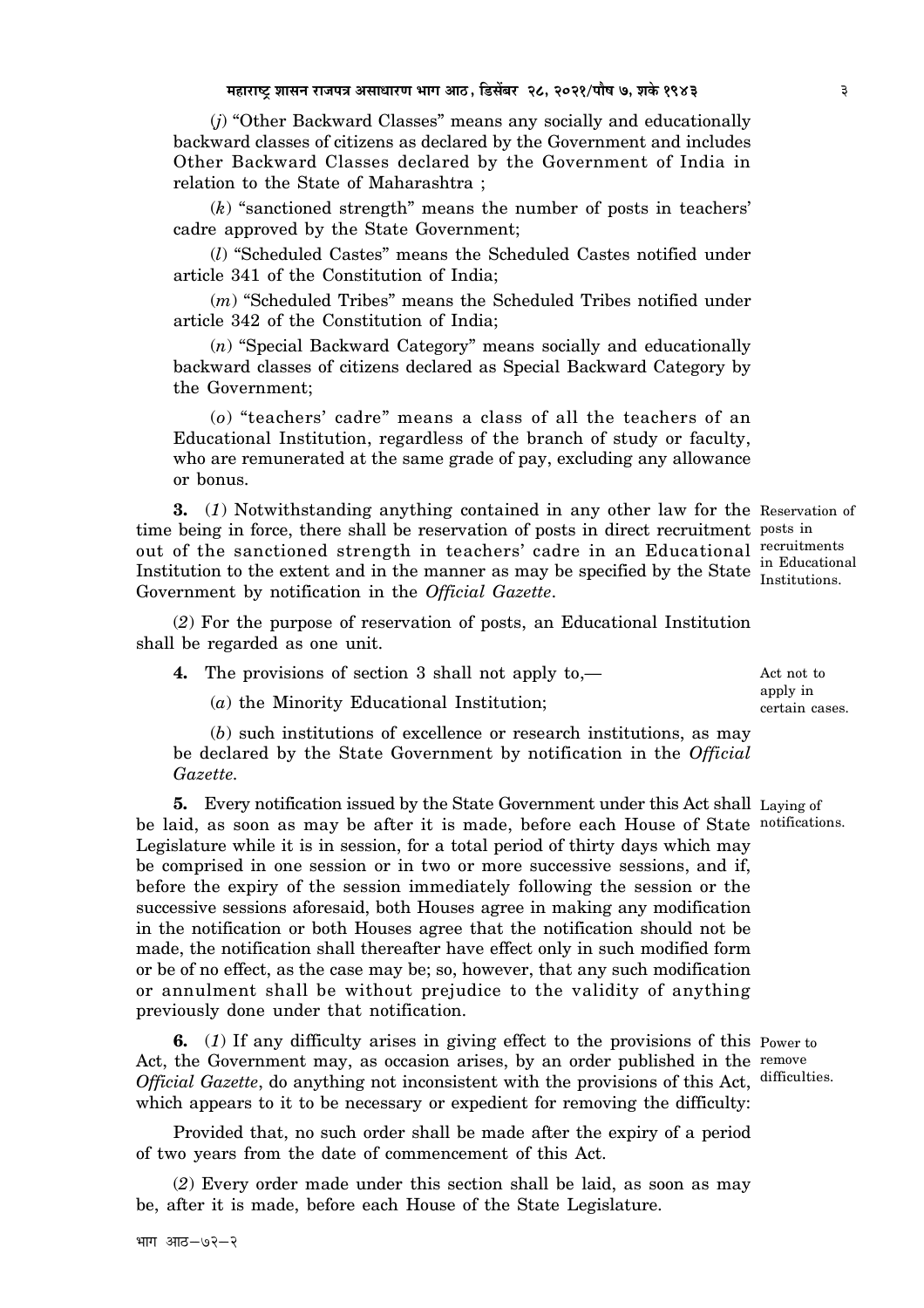### STATEMENT OF OBJECTS AND REASONS

As per the existing reservation policy in direct recruitment in teachers' cadre in Educational Institutions in the State, reservation is applicable subject-wise in the relevant teachers' cadre. Due to small size of subject-wise cadre all reserved categories are not represented adequately in teachers' cadre. Also in some cases where there are subject-wise single post no reservation is applicable.

2. The Government has received various representation from several organizations to adopt the cadre-wise reservation policy of the Central Government provided in the Central Educational Institutions (Reservation in Teachers' Cadre) Act, 2019 (10 of 2019).

3. In order to ensure adequate the representation of reserved categories in the direct recruitment in teachers' cadre in Educational Institutions, the Government considers it expedient to enact a law on the lines of the said Central Act. It is proposed to provide for the reservation of posts in appointments by direct recruitment of persons belonging to the Scheduled Castes, Scheduled Tribes, De-notified Tribes (*Vimukta Jatis*), Nomadic Tribes, Special Backward Category, Other Backward Classes and Economically Weaker Sections to teachers' cadre in certain Educational Institutions established, maintained or aided by the State Government. It is also proposed to provide that, there shall be reservation of posts in direct recruitment out of the sanctioned strength in teachers' cadre in an Educational Institution to the extent and in the manner as may be specified by the State Government by notification in the *Official Gazette*. For the purpose of reservation of posts in teachers' cadre in university or college or group of institutions or colleges maintained by the State Government or private body and receiving aid from the State Government, is regarded as one unit.

4. The Bill seeks to achieve the above objectives.

Mumbai, UDDHAV BALASAHEB THACKERAY,

Dated the 27th December 2021. Chief Minister.